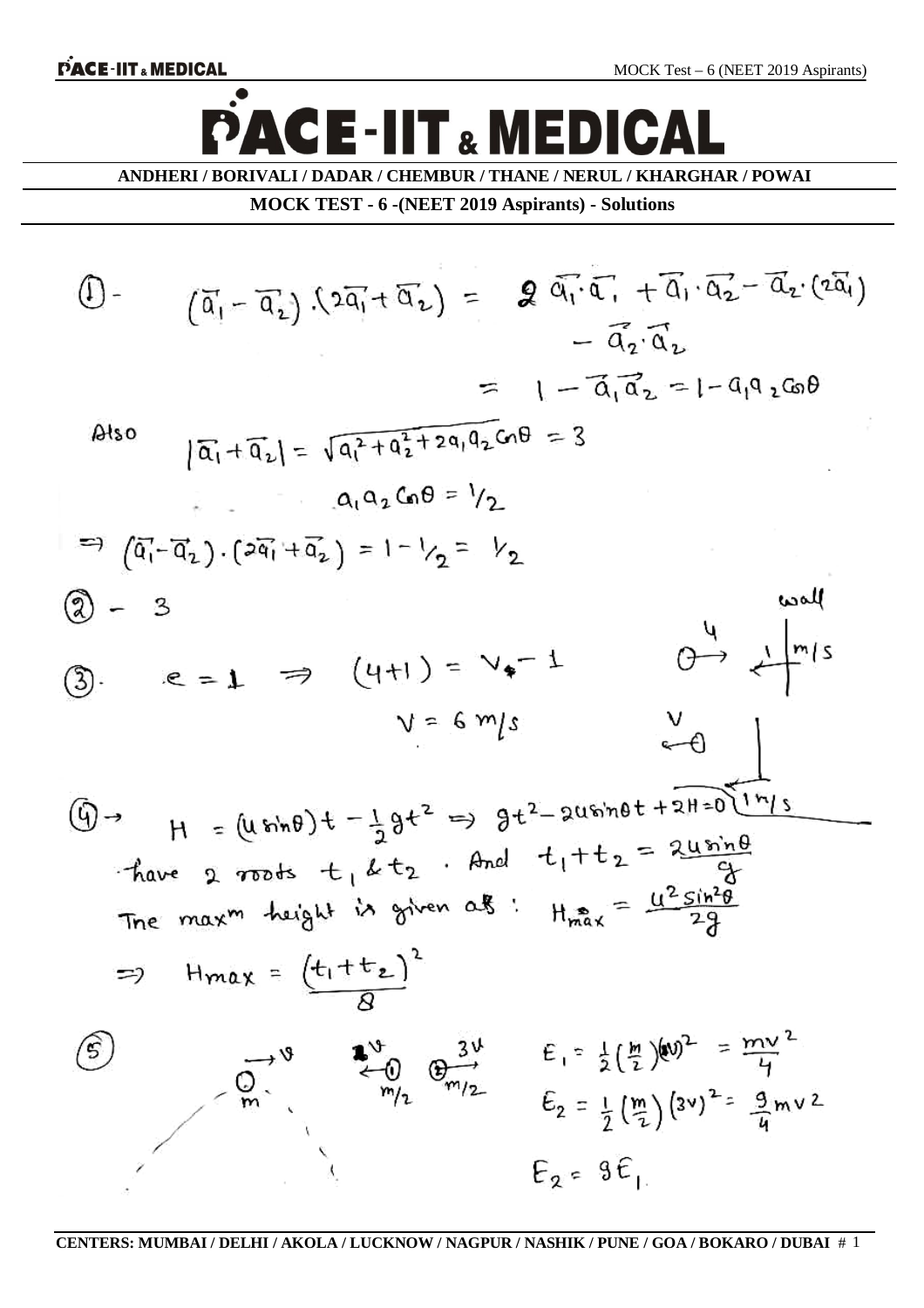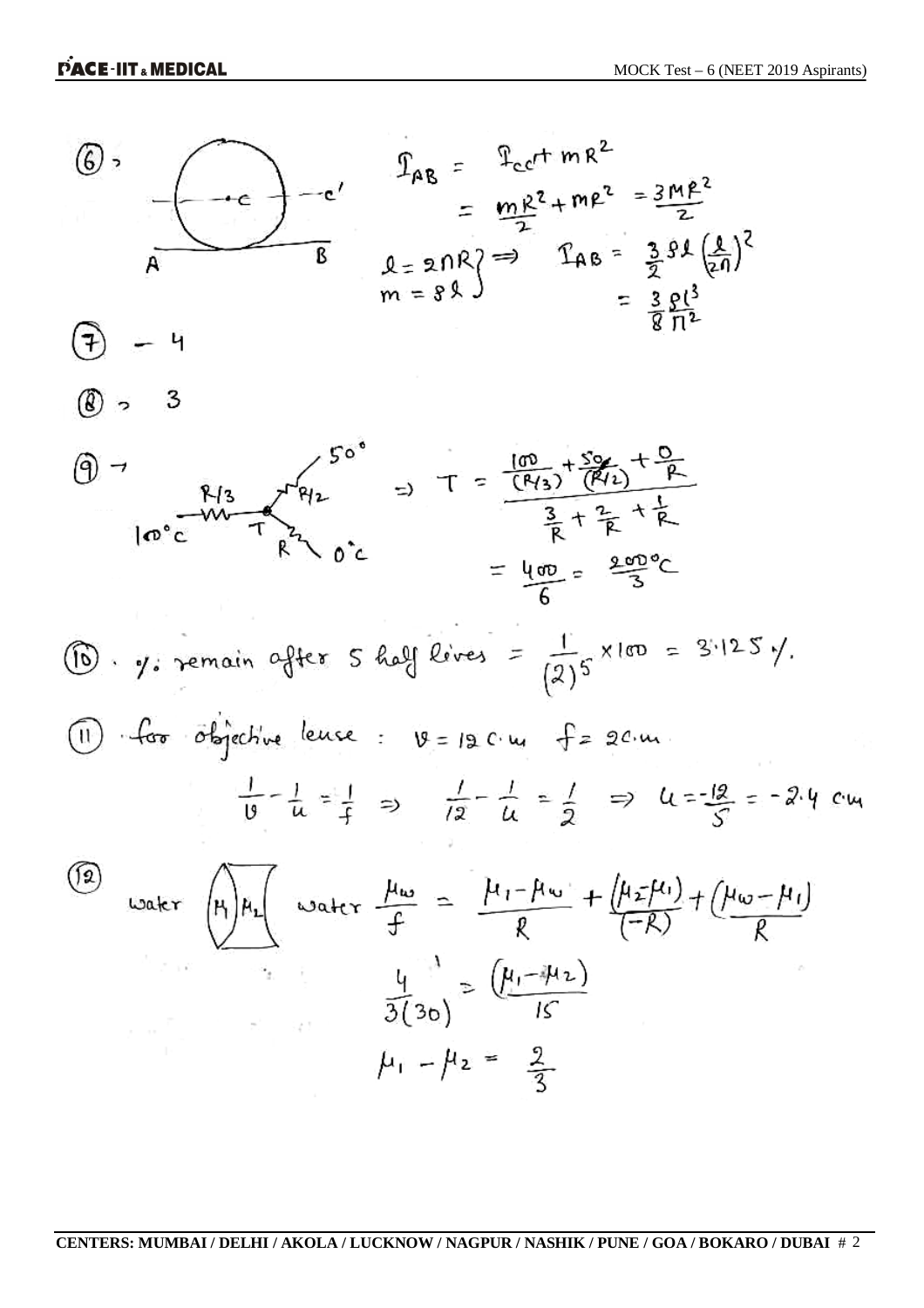| $4.8 + 2 \gamma = 2.4 + 4\gamma$<br>$\circled{3}$ :-<br>$\frac{4}{12+2r} = \frac{2}{1\cdot 2 + \gamma_2}$                           |
|-------------------------------------------------------------------------------------------------------------------------------------|
| $= 28 = 2.4 = 7 = 1.2 \text{ J}$                                                                                                    |
| $\phi = h f_0$<br>(14)                                                                                                              |
| $f_1(2f_0) - f_1(f_0) = \frac{1}{2} m_e (4 \times 10^6)^2$ - 0                                                                      |
| $f_1(5f_0) - f_1f_0 = \frac{1}{2}me(0)^2$ - (ii)                                                                                    |
| from (i) k(ii)<br>$\frac{1}{4} = \frac{16 \times 10^{19}}{v^2} \Rightarrow v = 8 \times 10^6 \text{ m/s}$                           |
| $\circled{15}$ Voltage Gain = $(2 \times 10^{3})$ (10 $\times 10^{-3}$ ) = 10000<br>$(200)$ ( $10 \times 10^{-6}$ )                 |
| $(\widehat{6} \cdot (3))$                                                                                                           |
| $(\mathfrak{H} \cdot / 4)$                                                                                                          |
| $\overrightarrow{B}$ $\overrightarrow{C}$ = $-\overrightarrow{u}i-\overrightarrow{g}j$ = $-\overrightarrow{u}i-\overrightarrow{g}j$ |
| $\overrightarrow{V} = (1s\hat{i} + 2\hat{0}\hat{j}) + (-\hat{i} - 2\hat{j})t$                                                       |
| $= (15-t) \hat{i} + (20-2t) \hat{j}$                                                                                                |
| $20 - 2t = 0$<br>When Y-component become zero =><br>$t$ = 10 sec                                                                    |
| At that moment $x-$ component $=$<br>$15 - 10 = 5$ m/s                                                                              |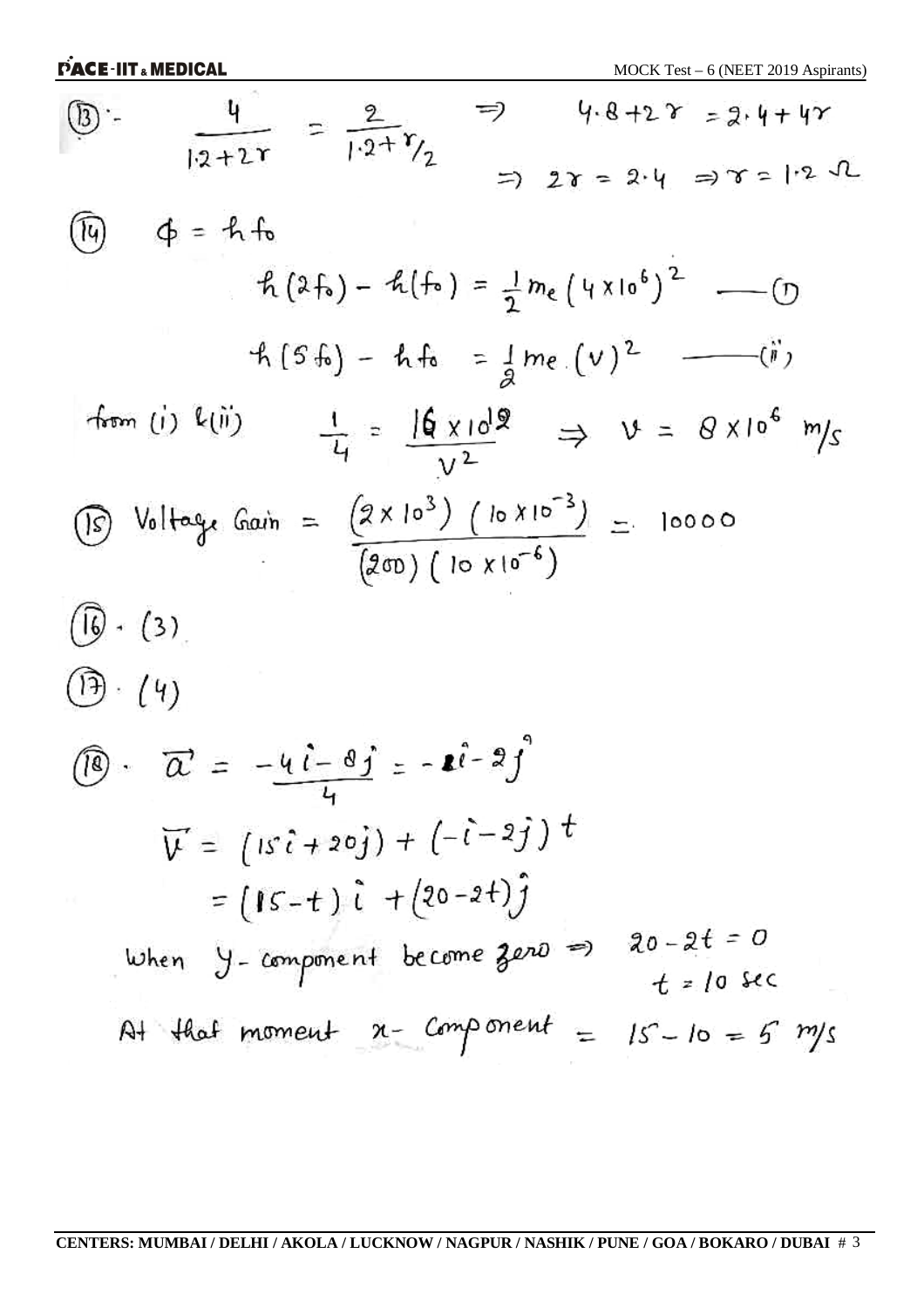$$
\frac{dy}{y} = \frac{\Delta l}{l} + 2\frac{dr}{r}
$$
\n
$$
= 2\frac{R}{l} + 2\frac{dr}{r}
$$
\n
$$
= 2\frac{R}{l} + 2\frac{dr}{r}
$$
\n(30.  $\frac{R}{v}$  m or  $\frac{d}{v}$  to the x is  $x = \frac{3\pi z}{L} = \frac{3\pi i}{2}$   $\frac{25\pi}{2}$  m  $\rightarrow 2R$   
\n(9)  $V_{rms} \propto \sqrt{T}$   $\Rightarrow \frac{y}{v_2} = \sqrt{\frac{3\pi}{1200}} \Rightarrow v_2 = 2V$ ,  
\n(1)  $m \propto \sqrt{T}$   $\Rightarrow \frac{y}{v_2} = \sqrt{\frac{3\pi}{1200}} \Rightarrow v_2 = 2V$ ,  
\n(2)  $\frac{\Delta V}{V} = \frac{1}{2} \frac{\Delta T}{T} = 1$ ,  
\n $\frac{\Delta f}{f} = \frac{\Delta V}{V} \Rightarrow \frac{5}{f} = 1$ ,  
\n $\frac{\Delta f}{f} = \frac{\Delta V}{V} \Rightarrow \frac{5}{f} = 1$ ,  
\n $\frac{\Delta f}{f} = \frac{P}{V} = \frac{1}{2} \times \frac{4\pi}{5} = \frac{4}{5} \times \frac{12 \times 10^{-6} \times 20}{12} = 0.17 = 10.36 \text{ kg}$   
\n(3)  $\frac{dT}{T} = \frac{1}{2} \times \frac{4\pi}{5} = \frac{4}{2} \times \frac{12 \times 10^{-6} \times 20}{2} = 0.17$   
\n $\frac{\Delta f}{Q} = \Delta d_{out} + \Delta d_{in} = \frac{4.23 - 3.89}{2} = \frac{0.39}{2} = 0.17$   
\n $\frac{\Delta f}{Q} = \Delta d_{out} + \Delta d_{in} = 0.02$   
\n $t = (0.17 \pm 0.02) C_{in}$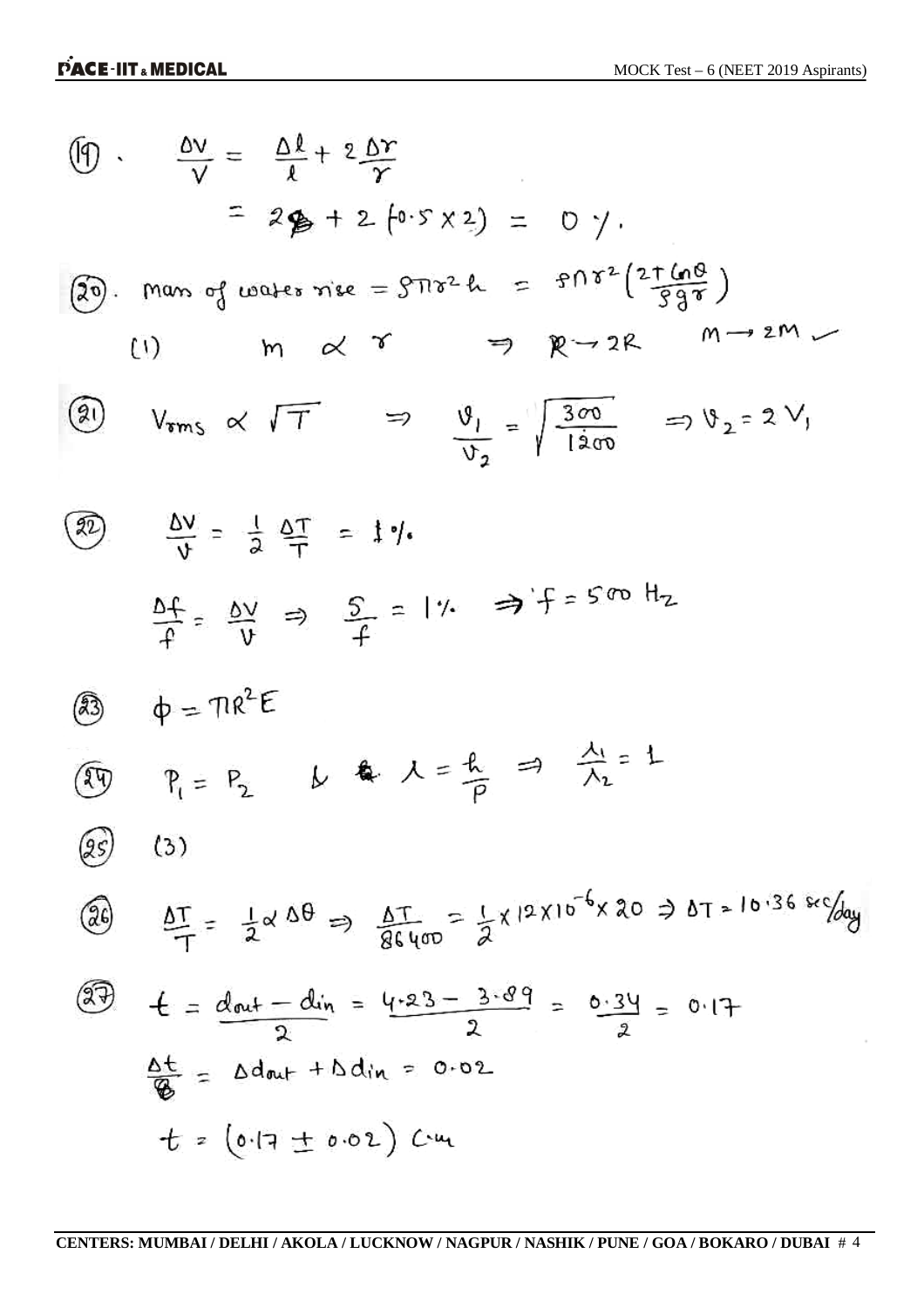$\sim 100$ 

$$
\begin{array}{lll}\n\text{(a)} & -(\frac{1}{4}) \\
\hline\n\text{(b)} & \text{a} \land \text{a} \cdot 0 = \text{A} \implies \text{a} \cdot 0 = \frac{1}{2} \implies 0 = 60^\circ \\
\text{tan 60} = \frac{x}{D} & \text{m} \implies \text{a} \cdot 0 = \sqrt{3} D \\
\hline\n\text{(b)} & \text{a} = (4 \cdot 0^2) \implies x = \sqrt{3} D \\
\hline\n\text{(c)} & \text{b} = (4 \cdot 0^2) \implies x = \sqrt{3} D \\
\hline\n\text{(d)} & \text{b} = (4 \cdot 0^2) \implies x = \sqrt{3} D \\
\hline\n\text{(e)} & \text{c} = (4 \cdot 0^2) \implies x = \sqrt{3} D \\
\hline\n\text{(f)} & \text{c} = (4 \cdot 0^2) \implies x = \sqrt{3} D \\
\hline\n\text{(g)} & \text{d} = (4 \cdot 0^2) \implies x = \sqrt{3} D \\
\hline\n\text{(h)} & \text{d} = (4 \cdot 0^2) \implies x = \sqrt{3} D \\
\hline\n\text{(i)} & \text{d} = (4 \cdot 0^2) \implies x = \sqrt{3} D \\
\hline\n\text{(ii)} & \text{d} = (4 \cdot 0^2) \implies x = \sqrt{3} D \\
\hline\n\text{(b)} & \text{d} = (4 \cdot 0^2) \implies x = \sqrt{3} D \\
\hline\n\text{(c)} & \text{d} = (4 \cdot 0^2) \implies x = \sqrt{3} D \\
\hline\n\text{(d)} & \text{d} = (4 \cdot 0^2) \implies x = \sqrt{3} D \\
\hline\n\text{(e)} & \text{f} & \text{f} & \text{f} & \text{f} & \text{f} & \text{f} \\
\hline\n\text{(f)} & \text{f} & \text{f} & \text{f} & \text{f} & \text{f} \\
\hline\n\text{(g)} & \text{(h)} & \text{(i)} & \text{(j)} & \text{(k)} & \text{(k)}
$$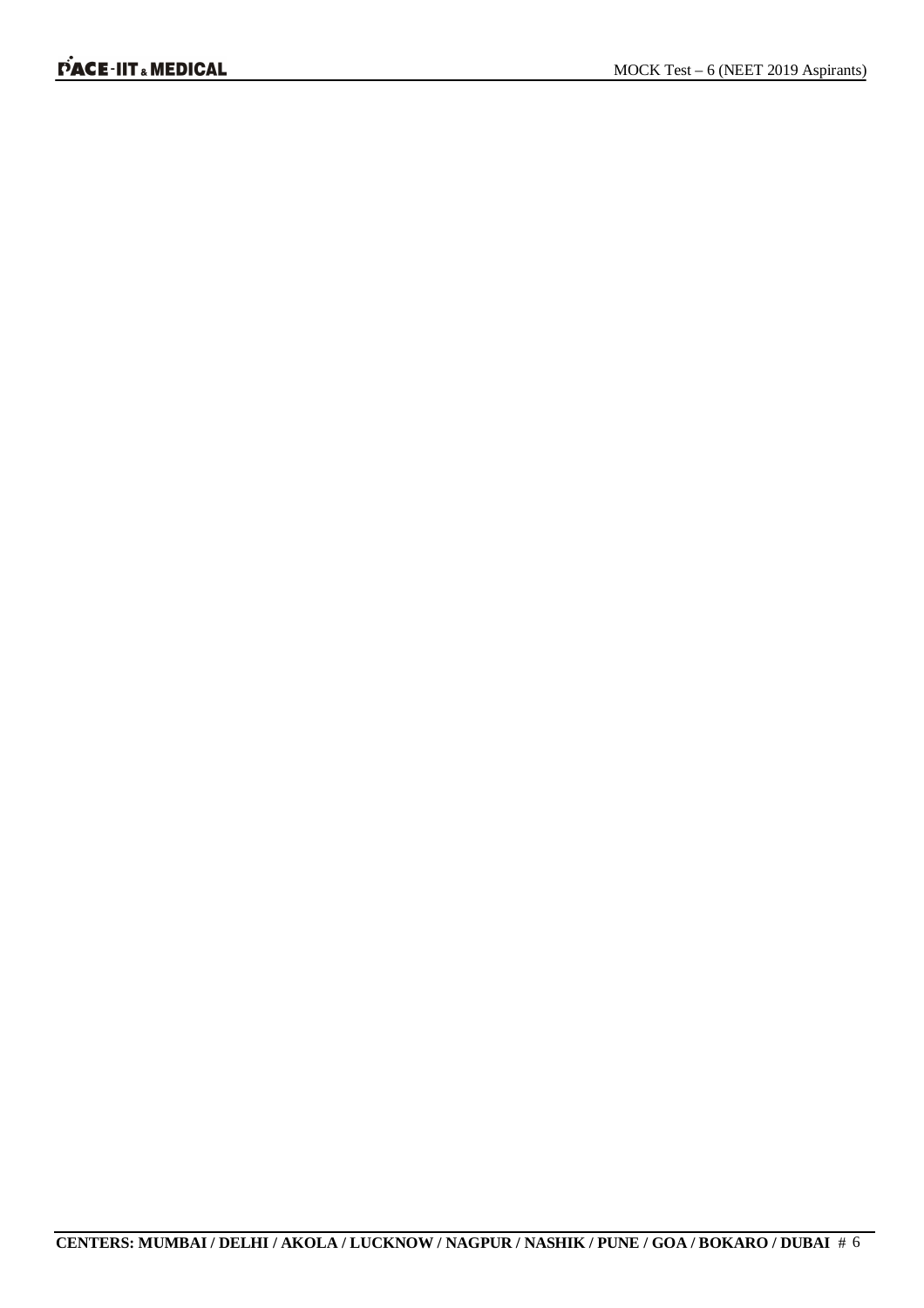36) 
$$
\frac{9}{9} = \frac{GM}{(R+h)} \ge \frac{1}{9} = \frac{GM}{R^2} = \frac{G_1M}{(R+h)^2}
$$
  
\n $R+h = 3R \Rightarrow A = 2R$   
\n37)  $\frac{169}{280} + \frac{2 \text{U} \sin \theta}{9} = 2 \times (99)(\sin 30^\circ) = 10 \text{ sec}$   
\n $\frac{G_1}{3} + \frac{1}{2} = \frac{2 \text{U} \sin \theta}{9} = 2 \times (99)(\sin 30^\circ) = 10 \text{ sec}$   
\n $\frac{G_1}{3} + \frac{1}{2} = \frac{2 \text{U} \sin \theta}{9} = 2 \times (99)(\sin 30^\circ) = 10 \text{ sec}$   
\n $\frac{G_1}{3} + \frac{1}{2} = \frac{2 \text{U} \sin \theta}{9} = 2 \times (99)(\sin 30^\circ) = 10 \text{ sec}$ 

(30) for 
$$
1^{st}
$$
 droplet  $\gamma_1 = 1$ ,  $m_2 = 8m$   $V_T = 4V$   
For  $2^{nd}$  droplet  $\gamma_2 = 2r$ ,  $m_2 = 8m$   $V_T = 4V$   
 $P_1 = mV$   $\& P_2 = 32 \, mV = 32'P_1$ 

 $e^{\pm i\theta}$ 

$$
39 \quad \mu = \tan \theta = \tan 30^{\circ} = \frac{1}{\sqrt{3}} = 0.577
$$

(6)

\n
$$
\begin{aligned}\n\lambda \propto \frac{1}{p} &\Rightarrow \frac{\Lambda_1}{\lambda_2} = \frac{R_2}{p_1} = \frac{m_2 v_2}{m_1 v_1} = \frac{(E_2)^2 / 2m_1}{(E_1)^2 / 2m_1} \\
E_1 = E_\alpha = \left[ (\infty) (2 \theta_e) \right] \quad \text{if} \quad \theta_e = \text{electron charge} \\
E_2 = E_d = \left( (\infty) (0 \text{ e}) \right. \\
\frac{\Lambda_1}{\lambda_2} &= \frac{\left( (\infty \, 0 \, e)^2 \right) / 2 (2m_1)}{2 \pi (0 \, 0 \, e)^2 / 2 (1 m_1)} = \frac{1}{4} \times 2 = \frac{1}{2}\n\end{aligned}
$$
\n(6)

\n
$$
\begin{aligned}\nB = -v \frac{dP}{dv} \quad \text{where} \quad \theta_e = \frac{v_1 v_2}{2} = \frac{1}{2} \text{ and } v_1 v_2 = 0 \\
V = \frac{v_1 v_2}{2} = \frac{P}{2} = 0\n\end{aligned}
$$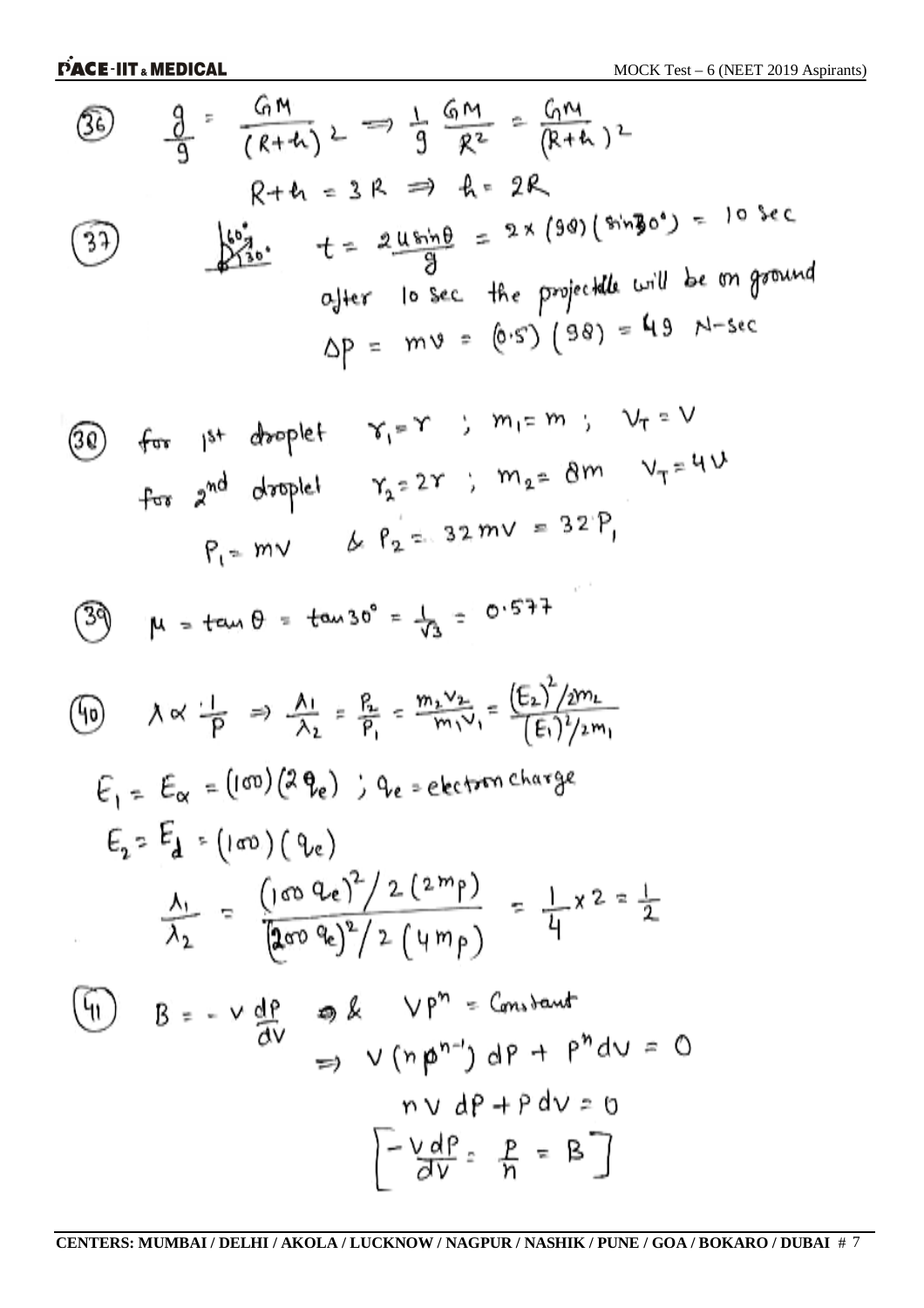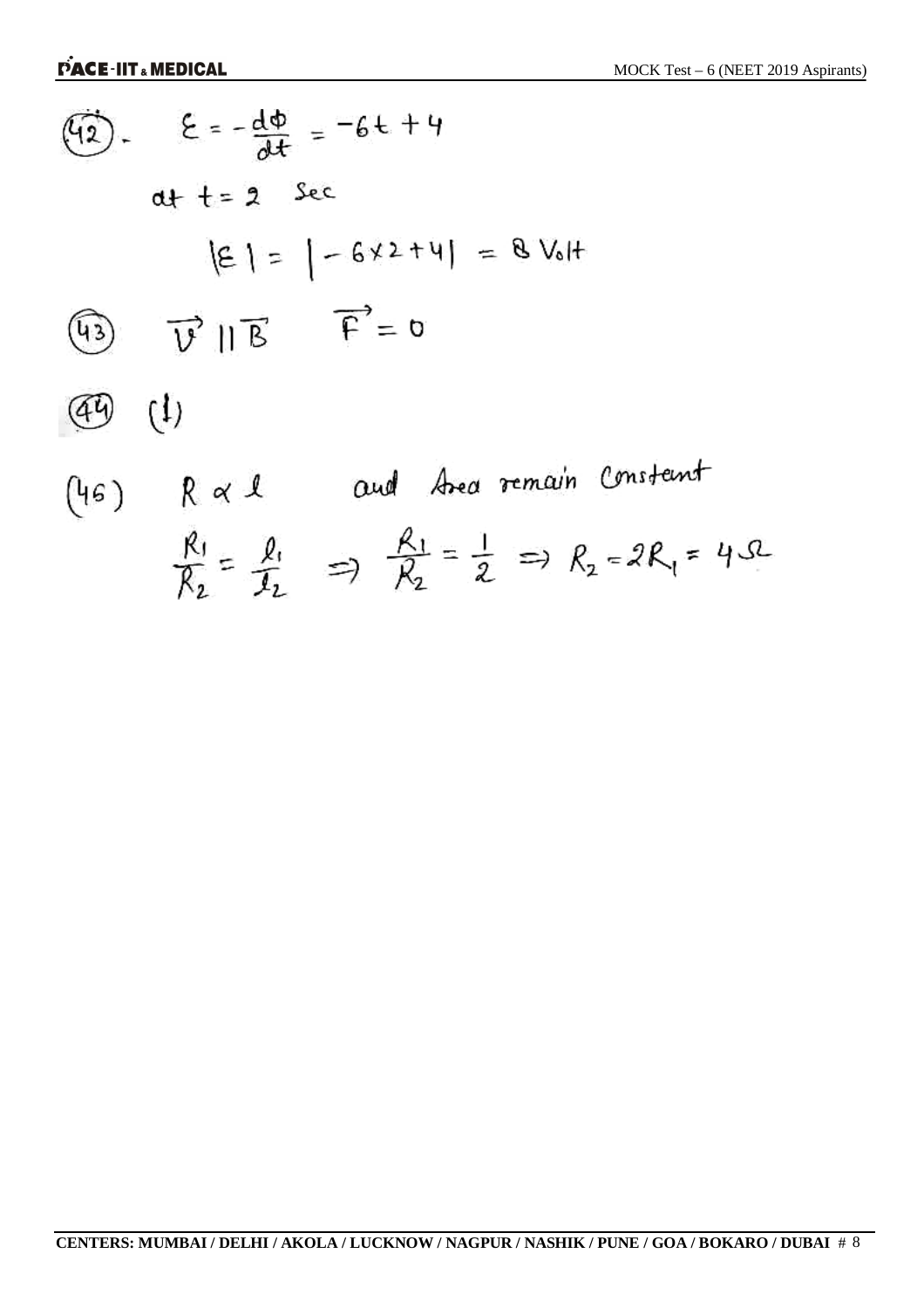

Number of moles of urea =  $\frac{120}{60}$  = 2

Weight of solution = weight of solute

+ weight of solvent

52.

$$
= 120 + 1000 = 1120 \text{ g}
$$

Volume = 
$$
\frac{1120 \text{ g}}{1.15 \text{ g/ml}} \times \frac{1}{1000 \text{ m/L}} = 0.974 \text{ L}
$$
  
Molarity =  $\frac{2}{0.974} = 2.05 \text{ M}$ 

47. 
$$
3ClO_{(eq)} \longrightarrow ClO_{3(\text{end})} + 2Cl_{(eq)}^-
$$

 $......$ 

It is an example of disproportionate reaction because the same species (ClO<sup>-</sup>) is being oxidized

 $PV = nRT = \frac{w}{m}RT$ 

to ClO<sub>s</sub> as well as reduced to Cl<sup>.</sup>.

48.

 $\mathbf{u}$ 

$$
PM = \left(\frac{w}{V}\right) RT = dRT
$$
  

$$
d = \frac{PM}{RT} \quad \text{(where } d = \text{density)}
$$

i.e. density will be greater at low temperature. and high pressure.

49. Kinetic energy (E) = 
$$
\frac{3}{2}
$$
KT  
R.MS speed (*u*) =  $\sqrt{\frac{3KT}{m}} = \sqrt{\frac{3E}{m}}$   
Or  $u = \left(\sqrt{\frac{2E}{m}}\right)^{1/2}$ 

50. 
$$
\lambda = \frac{h}{mv}
$$

$$
= \frac{6.625 \times 10^{-14} \times 60 \times 60}{0.2 \times 5} = 2.3 \times 10^{-30} \text{ m}
$$

51. At the critical temperature the meniscus between the liquid and the vapour disappears.

For bcc, 
$$
d = \frac{\sqrt{3}}{2}a
$$
  
\n $a = \frac{2d}{\sqrt{3}} = \frac{2 \times 4.52}{1.732}$   
\n $= 5.219 \text{ A}^9 = 522 \text{ pm}$   
\n $\rho = \frac{Z \times \text{M}}{a^3 \times \text{N}_9 \times 10^{-30}}$   
\n $= \frac{2 \times 39}{(522)^2 \times 6.02 \times 10^{22} \times 10^{-36}}$   
\n $= 0.91 \text{ g/cm}^3 = 910 \text{ km}^{-3}$ 

53. Be is the least stable ion Be (1s<sup>2</sup>, 2s<sup>2</sup>) has stable electronic configuration hence addition of electron decreases stability.

| Hybridisation     |
|-------------------|
| sp                |
| dsp <sup>2</sup>  |
| sp <sup>3</sup> d |
| SD <sup>2</sup>   |
|                   |

55. The bond order of CO is 3.

 $\mathrm{NO^*}, \mathrm{CN^*}$  and  $\mathrm{N}_2$  are isoelectronic with CO hence they have the same bond order as CO.

NO (16e) has bond order of 2.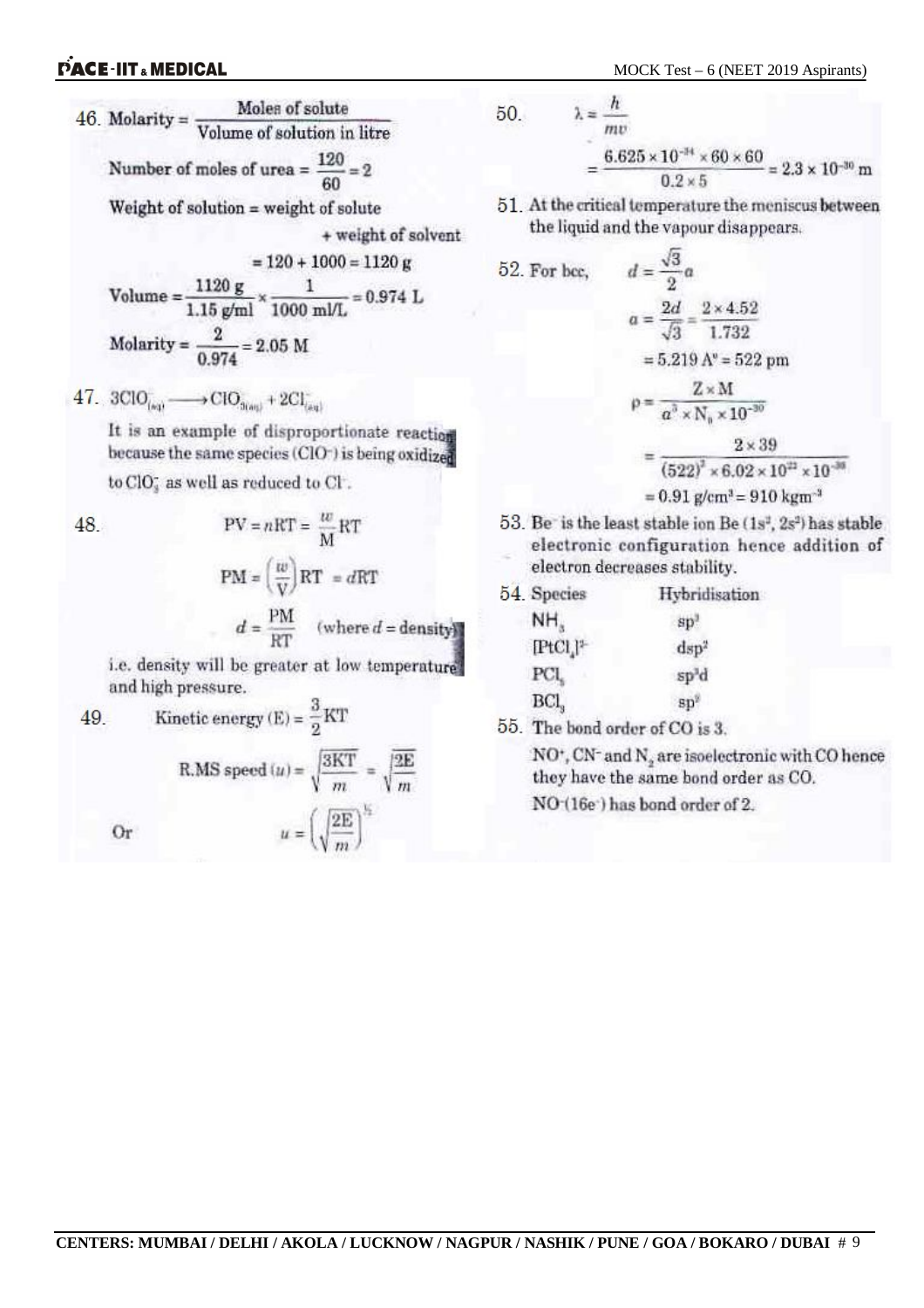56. Alkali metal salts are usually more soluble than the salts of transition metals. Also CuS is less soluble than ZnS because of 3d<sup>9</sup> configuration of Cu<sup>2+</sup>. Hence the order of solubility is

$$
Na.S > ZnS > CuS
$$

$$
\begin{array}{ccccccccc}\n57. & & CH_3NH_2 & + & HCl & \rightarrow & CH_3NH_3^* & + & Cl^- \\
\text{Initial} & 0.10 & & 0.08 & & 0 & & 0 \\
\text{Final} & 0.02 & & 0 & & 0.08 & & 0.08 \\
\end{array}
$$

$$
pOH = pK_b + log \frac{[CH_3NH_3^*]}{[CH_3NH_2]}
$$
  
\n
$$
pOH = -log(5 \times 10^{-4}) + log \frac{0.08}{0.02} = 3.9
$$
  
\n
$$
pH = 14 - pOH = 14 - 3.9 = 10.1
$$
  
\n
$$
[H^*] = 8 \times 10^{-11}
$$

58. Elements in its standard state have zero enthalpy of formation. Cl<sub>2</sub> is gas at room temperature. hence  $\Delta H_f^*$  of  $Cl_{\mathfrak{g}(q)}$  is zero

59. 
$$
\wedge_{m}^{*} (mgCl_{2}) = \lambda_{Mg^{2}}^{*} + 2\lambda_{Cl}^{*}
$$

$$
= 106.1 + 2 \times 76.3
$$

 $= 258.7$  ohm<sup>-1</sup> cm<sup>2</sup> mol<sup>-1</sup>

60. When a lead storage battery is discharged, then sulphuric acid is consumed as:

$$
Pb + PbO2 + 2H2SO4 \longrightarrow 2PbSO4 + 2H2O
$$

61.  $\text{Fe}^{2+} + \text{Ce}^{4+} \longrightarrow \text{Fe}^{3+} + \text{Ce}^{3+}$ 

÷

 $\ddot{\cdot}$ 

62.

$$
E^{\circ} = E_{(Ce^{4x}/Ce^{4x})}^{*} - E_{(Fe^{3x}/Fe^{2x})}^{*}
$$
  
\n
$$
E^{\circ} = 1.44 - 0.68
$$
  
\n
$$
= 0.76 \text{ V}
$$
  
\n
$$
E^{\circ} = 0.0592 \log \text{ K}
$$
  
\n
$$
\log \text{ K} = \frac{E^{\circ}}{0.0592} = \frac{0.76}{0.0592} = 12.83
$$
  
\n
$$
\text{K} = 6.88 \times 10^{12}
$$
  
\n
$$
\text{K} = \frac{0.693}{10} \text{ year}^{-1}
$$
  
\n
$$
\text{K} = \frac{2.303}{t} \log \frac{a}{a - 0.99a}
$$
  
\n
$$
\frac{0.693}{10} = \frac{2.303}{t} \log 10^{2}
$$
  
\n
$$
t = \frac{10 \times 2.303 \times 2}{0.693}
$$

 $= 66.5$  years  $\approx 67$  years

63. Cow milk is an emulsion stabilsed by casein.

$$
\Delta E = -C \times \Delta t \times \frac{M}{m}
$$

(-sign is used because heat is evolved)

$$
=\frac{500\times2\times16}{0.1}
$$

$$
=-160000\text{ J}
$$

$$
=-160\text{ KJ}
$$

65. Acetaldehyde and methyl ketone gives the iodoform reaction.

$$
\begin{array}{ccc}\n\text{CH}_{3}\left(\text{CH}_{2}\right)_{2}\text{COCH}_{3} & \xrightarrow{26} \text{CH}_{3}\left(\text{CH}_{2}\right)_{3}\text{COCl}_{3} & & \\
\text{CH}_{3} + \text{CH}_{3}\left(\text{CH}_{2}\right)_{2}\text{COONa} & & \\
\text{CH}_{3} + \text{CH}_{3}\left(\text{CH}_{2}\right)_{3}\text{COONa} & \\
\text{CH}_{3}\left(\text{CH}_{2}\right)_{3} - \text{CCH}_{3} & & \\
\text{CH}_{3}\left(\text{CH}_{2}\right)_{3} - \text{CCH}_{3} & & \\
\text{Hessence sodium bisulphite}\n\end{array}
$$

66. In aromatic nitration NO<sub>2</sub> (nitronium ion) acts as an electrophile.

$$
HNO_3 + H_2SO_4 \xrightarrow{\hspace*{1.5cm}} NO_2^+ + HSO_4^- + H_2O
$$

$$
67. CH3CH2 - 0 - \overset{5}{CH} - \overset{1}{CH}_{3}
$$
  
\n
$$
\underset{7}{\overset{1}{C}}H_{3}
$$
\n
$$
2-ethoxy oropen
$$

- 68. Wolframite is ferrous tungstate FeWO, which is magnetic in nature.
- 69 Hydrogen burns in air or oxygen with pale blue flame.
- 70. The crystal structures of NaHCO<sub>3</sub> and KHCO<sub>3</sub> both show H-bonding but are different. In  $NAHCO<sub>3</sub>$ ,  $HCO<sub>3</sub>$  ions are linked into an infinite chain while in KHCO<sub>s</sub> a dimeric anion is formed.



- 71. Oxalic acid is weak acid and NaOH is strong base hence the suitable indicator phenolphthalein is used for the titration of oxalic acid and NaOH solution.
- 72. Due to weak H-bonding between H atom of OH group and Cl gauche conformation of chlorohydrin is most stable at room temperature.

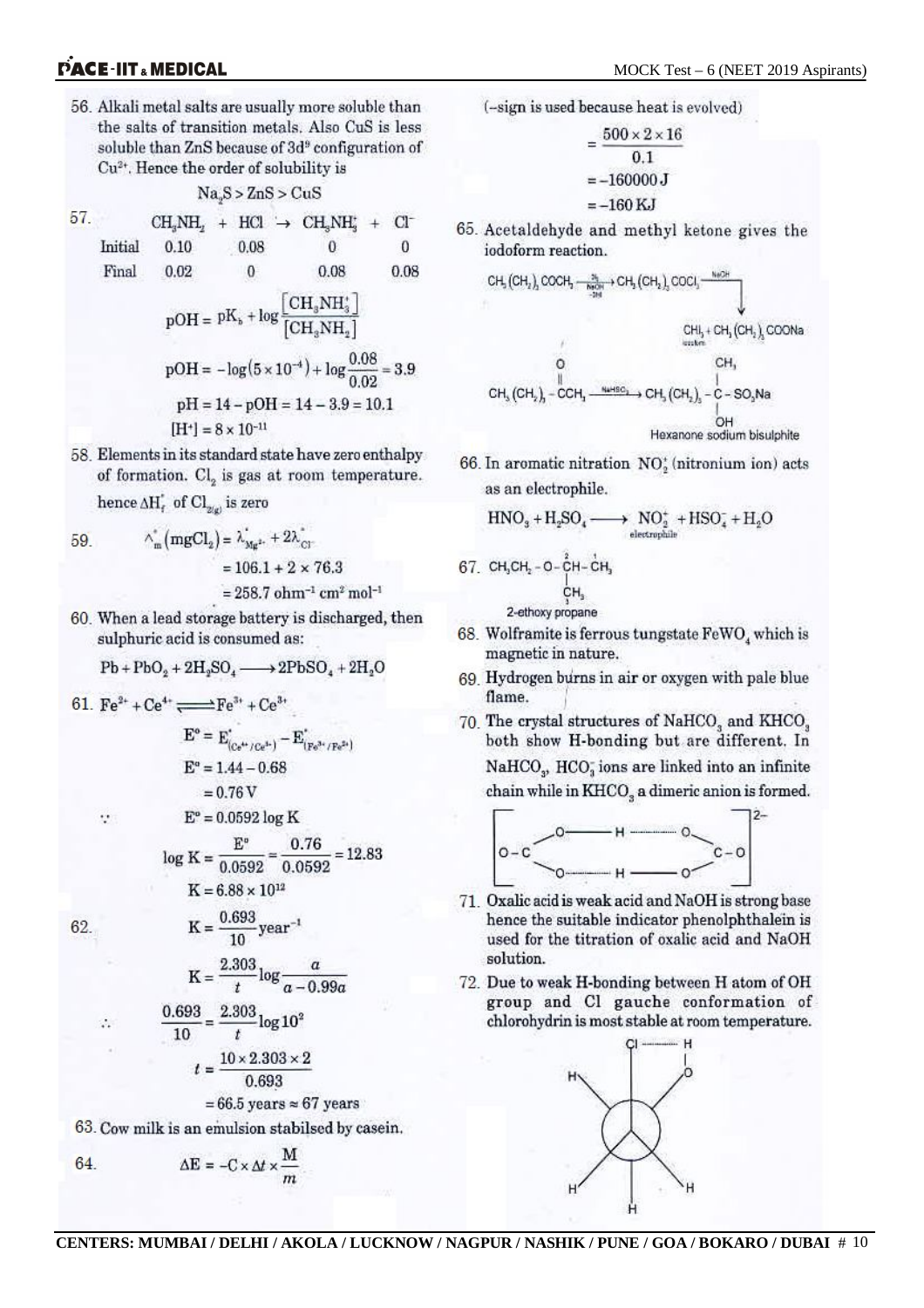

three C-atom of the ring are sp<sup>2</sup> hybridized. Hence according to Huckel rule it is aromatic.

74. With peracids double bonds which are electron rich preferentially undergo epoxidation



 $75.$ :  $CH<sub>2</sub> - N = N$ Sun kght  $\rightarrow$ : CH<sub>2</sub> + N<sub>2</sub>

$$
\mathsf{CH}_{\mathsf{S}}\mathsf{CH}=\mathsf{CH}_{\mathsf{Z}}+:\mathsf{CH}_{\mathsf{Z}}\longrightarrow \mathsf{CH}_{\mathsf{S}}\overline{\phantom{H}}
$$





- 77. Vinyl chloride (CH<sub>2</sub> = CHCl) does not undergo hydrolysis and hence does not form white ppt. of AgCl.
- 78. In salicyaldehyde the OH group is less reactive than in m and p-isomers or benzyl alcohol due to chelation



80. Only B-keto acids i.e. 2-oxocyclohexane carboxylic acid on heating undergo decarboxylation.



- 82. P-benzoquinone acts as inhibitor it traps the radical intermediate to form a non-reactive radical which is highly stabilized by resonance.
- 83. Arsenic drugs such as salvarsan is used for treatment of syphilis.

84. NH<sub>4</sub>NO<sub>3</sub> + NaOH 
$$
\longrightarrow
$$
 NaNO<sub>3</sub> + NH<sub>3</sub> + H<sub>2</sub>O  
\n $2K_2$  [Hgl<sub>4</sub>] + NH<sub>3</sub> + 3KOH  $\longrightarrow$  H<sub>2</sub>N · HgO · HgI  
\n<sup>3</sup>Now a ppt  
\n<sup>3</sup> + 7KI + 2H.O

$$
NH_4NO_2 \longrightarrow N_2O + 2H_2O
$$

N<sub>2</sub>O rekindles glowing splinter but is not converted into NO<sub>2</sub> by air oxidation.

- 85. Co<sup>3+</sup> will give blue bead in borax bead test.
- 86. Wilkinson's catalyst, (Ph<sub>3</sub>P)<sub>x</sub>RhCl is a homogeneous catalyst. In it the hybridization of central metal (Rh) is dsp<sup>2</sup> and the shape of this catalyst is square planar.
- 87. Molecular weight of  $KMnO<sub>1</sub> = 39 + 55 + 64 = 158$

$$
2K\,\overset{\circ}{Mn}O_4 \xrightarrow{\quad \text{OH} \quad} 2K_2\overset{\circ}{Mn}O_4
$$

Here one electron gain.

Hence the equivalent weight of KMnO, is equal to its molecular weight i.e. 158

- 88. Only He due to its small size can form interstitial compounds. All other noble gases do not form such compounds.
- 89. F-B bond is the strongest bond due to most effective overlap of the p-orbitals. The bond energies for single bonds in KJ mol<sup>-1</sup> is as:

| Bond      | Bond energ |  |
|-----------|------------|--|
| $F - B$   | 613        |  |
| $F - Cl$  | 184        |  |
| $F - Br$  | 255        |  |
| $Cl - Br$ | 217        |  |

90. AsCl, due to lower value of electronegativity of As undergoes hydroi, sis not through H-bonding mechanism but through nucleophilic attack by H<sub>2</sub>O molecule.



#### 91. Cell division Pg no. 168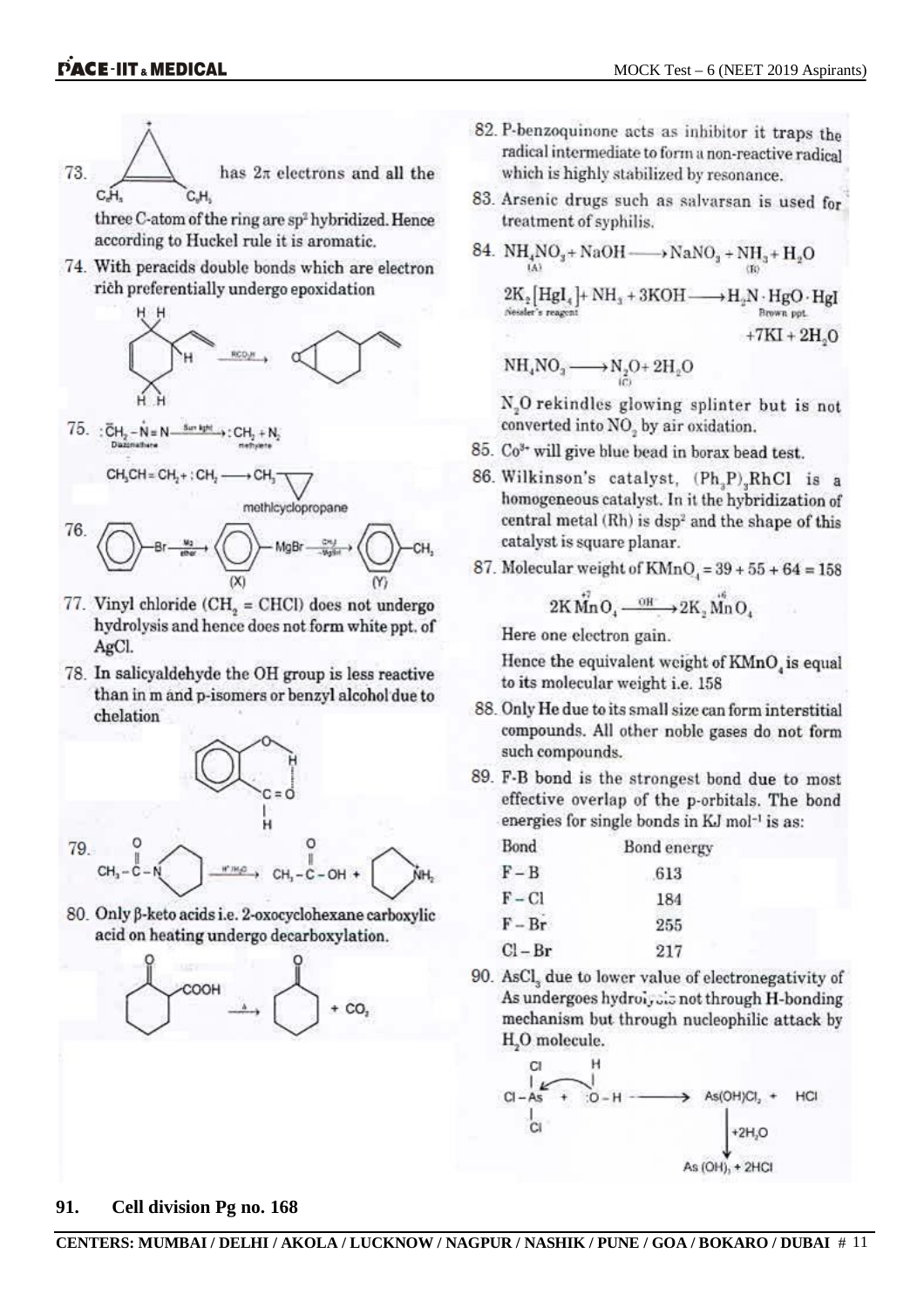- **92. Organism & Population Pg no. 227**
- **93. Mineral Nutrition Pg no. 197**
- **94. Photosynthesis Pg no. 218**
- **95. Respiration Pg no. 232**
- **96. Respiration Pg no. 233**
- **97. Repro in org Pg no. 6 & 7**
- **98. Repro in org Pg no. 13**
- **99. Environmental Pg no. 284**
- **100. Sexual reproduction Ploidy level of cell in nucleus is 2n**
- **101. Principles of inheritance Aa Bb Cc will form 8 types of gametes**
- **102. Ecosystem Pg no. 242**
- **103. Principles**

**Ability of a gene to have multiple phenol typic effect is pleiotropy** 

**104. Molecular basis**

**Splicing a post – transcriptional actinty is seen only in eukaryotes Eg, Chlamydomoras** 

- **105. Biodiversity Pg no. 267**
- **106. Strategies Pg no. 175**
- **107. Environmental issue – Pg 271, 276**
- **108. BIODIV Pg no. 267**
- **109. Biological classification Pg no. 23,24**
- **110. Cell, the unit**

**Lyso somes show extensive polymorphism**

- **111. MOFP Pg no. 78,79**
- **112. Principles Law of dominance, shows expression of 1 parental trait**
- **113. Strategies Pg no. 176**
- **114. Molecular** 
	- **Time taken to increase from**  $1.5 \times 10^5 = 42$ **mm**
	- **3 generations required = 42 min**
	- **1 generation = 14 min**
- **115. Molecular Wt of 1 aa = 100 mu ; MRNA = 600 bases**

**200 coolons = 199 amino acid Iut of 199 aa = 20,000 mu**

- **116. Biodiversity Pg no. 259**
- **117. Biodiversity Pg no. 263**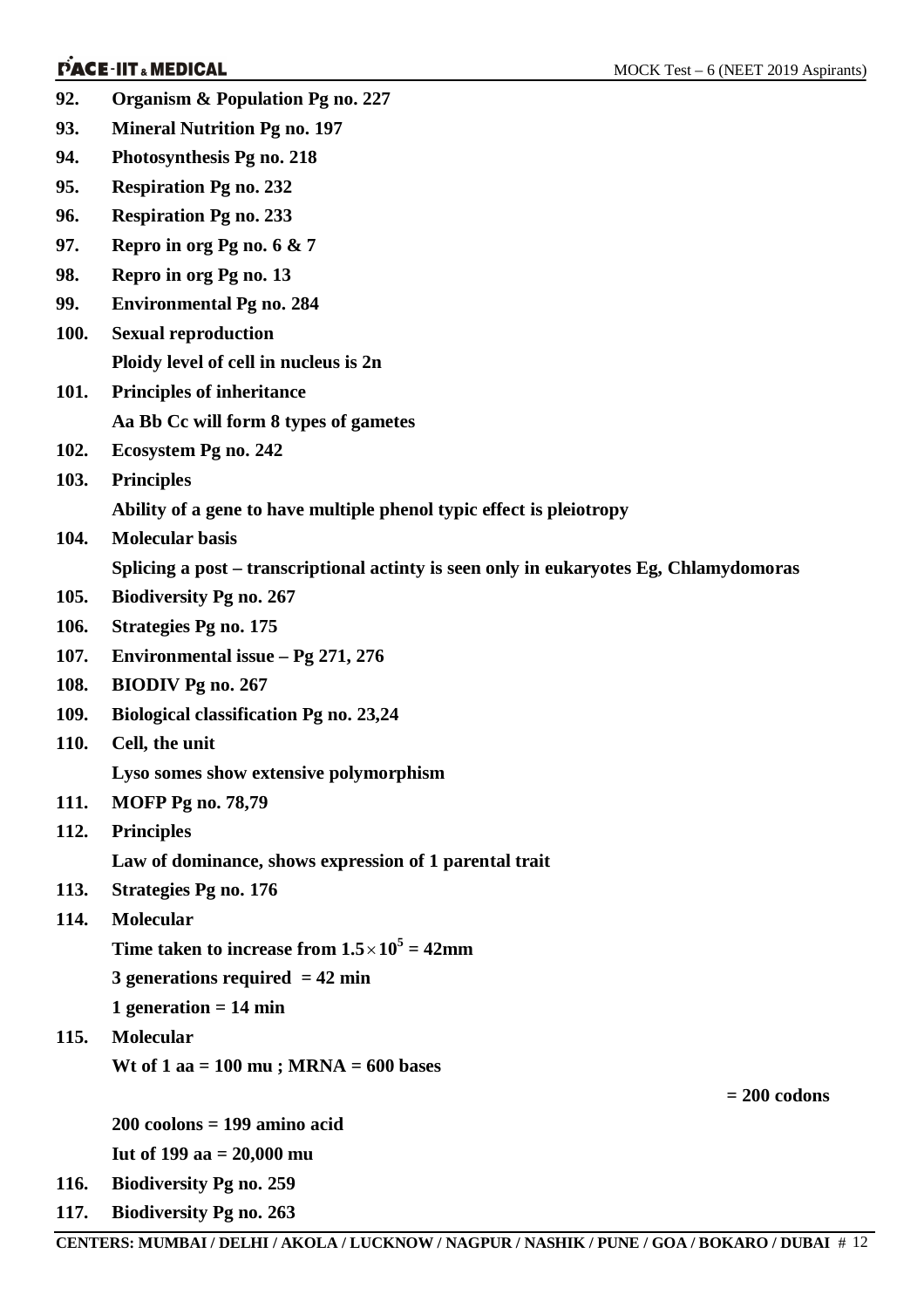| 118. | Ecosystem Pg no. 250                             |               |                                                                 |
|------|--------------------------------------------------|---------------|-----------------------------------------------------------------|
| 119. | <b>Biodiversity Pg no. 263</b>                   |               |                                                                 |
| 120. | Sexual repro Pg no. 24 & MOFP Pg no. 80          |               |                                                                 |
| 121. | Environmental Issues - Pg no 270, 285            |               |                                                                 |
| 122. | Molecular – Pg no. 99                            |               |                                                                 |
| 123. | Principles –                                     |               |                                                                 |
|      | Terminal flowers in pea,                         |               |                                                                 |
|      |                                                  |               | Thalassemia 4 vestigeal wings of drosophila are recessive trait |
| 124. | $LW$ Pg no. 13                                   |               |                                                                 |
| 125. | Anatomy – Pg no. 89                              |               |                                                                 |
| 126. | <b>Molecular</b>                                 |               |                                                                 |
|      | $C = 42\%$ : According to chargaff's rules       |               |                                                                 |
|      | $C = 42%$                                        | $T = A = 8\%$ |                                                                 |
| 127. | Living world Pg no. 5                            |               |                                                                 |
| 128. | $PK + B.C$                                       |               |                                                                 |
|      | Nostoc, chara, Porphyra, wolffia are autotrophic |               |                                                                 |
| 129. | <b>Biological classification Pg no. 24</b>       |               |                                                                 |
| 130. | <b>MOFP</b> – Pg no. 80                          |               |                                                                 |
| 131. | PK - Pg no. 38, 39                               |               |                                                                 |
| 132. | PK                                               |               |                                                                 |
|      | Pinus comes under gymnosperm                     |               |                                                                 |
| 133. | $MOFP - Pg$ no 71                                |               |                                                                 |
| 134. | Environmental issue - Pg no 273                  |               |                                                                 |
| 135. | Microbes - Pg no 181                             |               |                                                                 |
| 136. | Principles – Pg no 91                            |               |                                                                 |
| 137. | Repro-                                           |               |                                                                 |
|      | <b>Tapetum provides nourishment</b>              |               |                                                                 |
| 138. | <b>BIODIV</b>                                    |               |                                                                 |
|      | Pg no. 264,265                                   |               |                                                                 |
| 139. | Molecular basis – According to Chargaff's rules  |               |                                                                 |
|      | $A = 40\%$ : $T = 40\%$                          |               |                                                                 |
|      | $G = 10\%$ $C = 10\%$                            |               |                                                                 |
| 140. | BIODIV - Pg no. 267                              |               |                                                                 |
|      |                                                  | Q. No.        | <b>Solution</b>                                                 |
|      |                                                  | 141.          | XI. Chapter 18: Pg. 279-28                                      |

| Q. No. | <b>Solution</b>             |
|--------|-----------------------------|
| 141.   | XI, Chapter 18; Pg. 279-280 |
| 142.   | XI, Chapter 7, pg. 101      |
| 143.   | XI, Chapter 7, pg. 113      |
| 144.   | XI, Chapter 4, pg. 55       |
| 145.   | XI, Chapter 4, pg. 56       |
| 146.   | XI, Chapter 4               |

**CENTERS: MUMBAI / DELHI / AKOLA / LUCKNOW / NAGPUR / NASHIK / PUNE / GOA / BOKARO / DUBAI** # 13